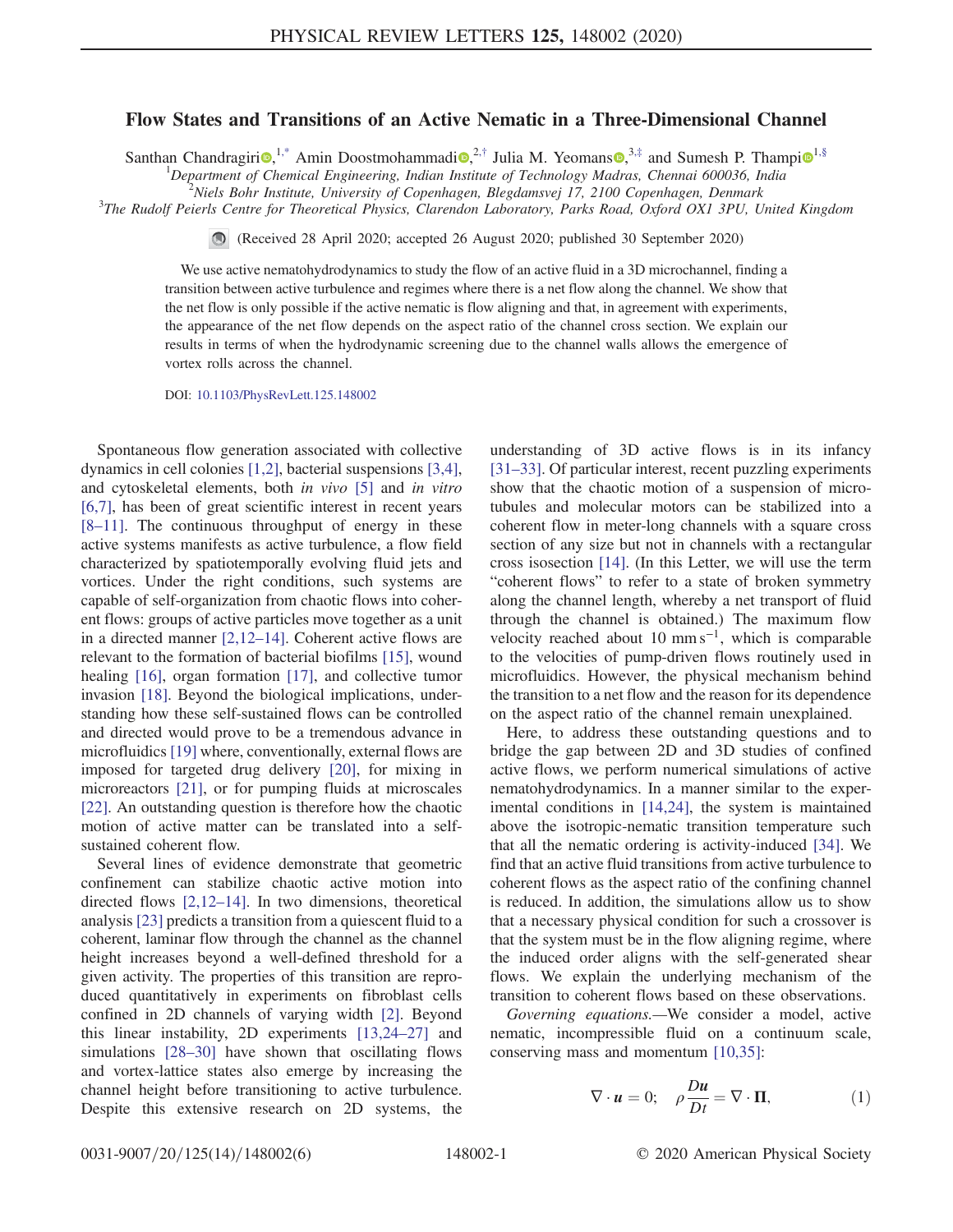where  $\rho$ ,  $\boldsymbol{u}$ , and  $\Pi$  represent the density, velocity, and stress field in the fluid, respectively, and  $D/Dt$  is the material derivative. Local orientational order is described using an order parameter  $Q = q(3n\pi - I)/2$ , a second order traceless symmetric tensor field [36] where  $q$  is the strength of the orientational order,  $\boldsymbol{n}$  is the director field, and  $\boldsymbol{I}$  is the identity tensor. The order parameter evolves according to [37–39]

$$
\frac{DQ}{Dt} - S = \Gamma H,\tag{2}
$$

where  $S = (\lambda E + \Omega) \cdot (Q + I/3) + (Q + I/3) \cdot (\lambda E \Omega$ ) – 2 $\lambda(Q+I/3)(Q;\nabla u)$  is the generalized advection term,  $\Gamma$  is the rotational diffusivity,  $\vec{H} = -A_0(1 - \gamma/3)\vec{Q} + \vec{E}$  $A_0 \gamma (Q \cdot Q - (I/3)Q^2) - A_0 \gamma Q^2 Q + K \nabla^2 Q$  is the molecular potential,  $E$  and  $\Omega$  are the symmetric and antisymmetric parts of the velocity gradient tensor,  $A_0$  sets the scale for the free energy,  $\gamma$  controls the temperature, and K is an elastic constant determining the free energy cost of any variation in the order parameter. The alignment parameter  $\lambda =$  $9q\lambda_1/(3q + 4)$  determines the coupling between the velocity gradient and the orientational order. In the flow aligning regime  $\lambda_1 > 1$ , the director field aligns at a given angle to a shear flow, while in the flow tumbling regime  $\lambda_1$  < 1, the director field rotates under shear.

The passive contributions to the stress  $\Pi$  are the Newtonian viscous stress,  $\Pi^{\text{viscous}} = 2\mu E$  and an elastic stress,  $\Pi^{\text{passive}} = -PI + 2\lambda(Q+I/3)(Q:H) - \lambda H \cdot (Q+h)$  $I/3$ ) –  $\lambda(Q+I/3) \cdot H - \nabla Q$ :  $(K\nabla Q) + Q \cdot H - H \cdot Q$ , where  $\mu$  is the shear viscosity of the fluid and P is the pressure. The activity of the fluid particles generates an active stress,  $\Pi^{\text{active}} = -\zeta Q$  [40], where  $\zeta$  describes the strength of the activity. Extensile active forcing,  $\zeta > 0$ , is needed to give active turbulence in an isotropic phase [34].

Simulation details.—The equations of motion are solved using a lattice Boltzmann method for the mass and momentum conservation equations [Eq. (1)] and a method of lines for the order parameter evolution equation [Eq. (2)] [38,41,42]. It is not known how to map parameters in the continuum model to physical values, so we choose parameters in the range that reproduces the behavior of 2D microtubule and motor protein mixtures [24,43] and express all quantities in lattice units. The simulation domain [Fig. 1(a)] is a channel of length  $L = 128$ , with height  $h$  (shorter side) and width  $w$  (longer side) between 8 and 96,  $\Gamma = 0.034$ ,  $K = 0.03$ ,  $\zeta = 0.04$ ,  $\mu = 0.6667$ ,  $\rho = 1$ , and the free energy parameters are  $A_0 = 0.1$  and  $\gamma = 2.6087$ , corresponding to the isotropic state of the fluid [29,38]. Equating a typical length (size of the vortex) and a velocity scale from experiments (100  $\mu$ m and 10  $\mu$ m/s in [14]) and simulations (40 and 0.025 lattice units), our results correspond to flows in microchannels of width 20–240  $\mu$ m with velocity 0.12–36  $\mu$ m/s. We use no slip boundary conditions, and a no anchoring boundary condition is imposed on the orientational order parameter at the channel walls. Simulations are initialized with a stagnant fluid and a randomly oriented director field.

Results.—We begin by investigating the conditions that lead to a coherent (i.e., a net) flow along the channel. To this end, we define an order parameter

$$
\phi_x = \left| \left\langle \frac{u_x(x, y, z)}{|u(x, y, z)|} \right\rangle_{x, y, z} \right|,\tag{3}
$$

where  $\langle \cdots \rangle_j$  denotes the average calculated along the *j*th direction. If the flow is predominantly along the channel length  $u_x \gg u_y, u_z$  everywhere in the channel, then  $\phi_x \rightarrow 1$ , whereas for turbulent flows, where there is no net transport of fluid along the channel,  $\phi_x \rightarrow 0$ .



FIG. 1. Flow transition in an active nematic. (a) Schematic of the channel used in the simulations. (b) Variation of  $\phi_x$  with  $\lambda$  illustrating the turbulent ( $\phi_x \approx 0$ ) to coherent ( $\phi_x \approx 1$ ) flow transition. The corresponding root mean square velocity  $V_{\text{rms}}$  is plotted on the secondary y axis. The dashed line indicates the  $\lambda$  corresponding to the tumbling-aligning transition in a simple shear flow. (c) Variation of  $\phi_x$  with channel aspect ratio for flow aligning nematics ( $\lambda = 1.0$ ). " $\diamond$ " indicates coherent (both unidirectional and oscillatory) and " $\star$ " indicates turbulent (and vortex roll) flows. The dashed line shows the approximate aspect ratio ("AR") at which the coherent to turbulent flow transition occurs.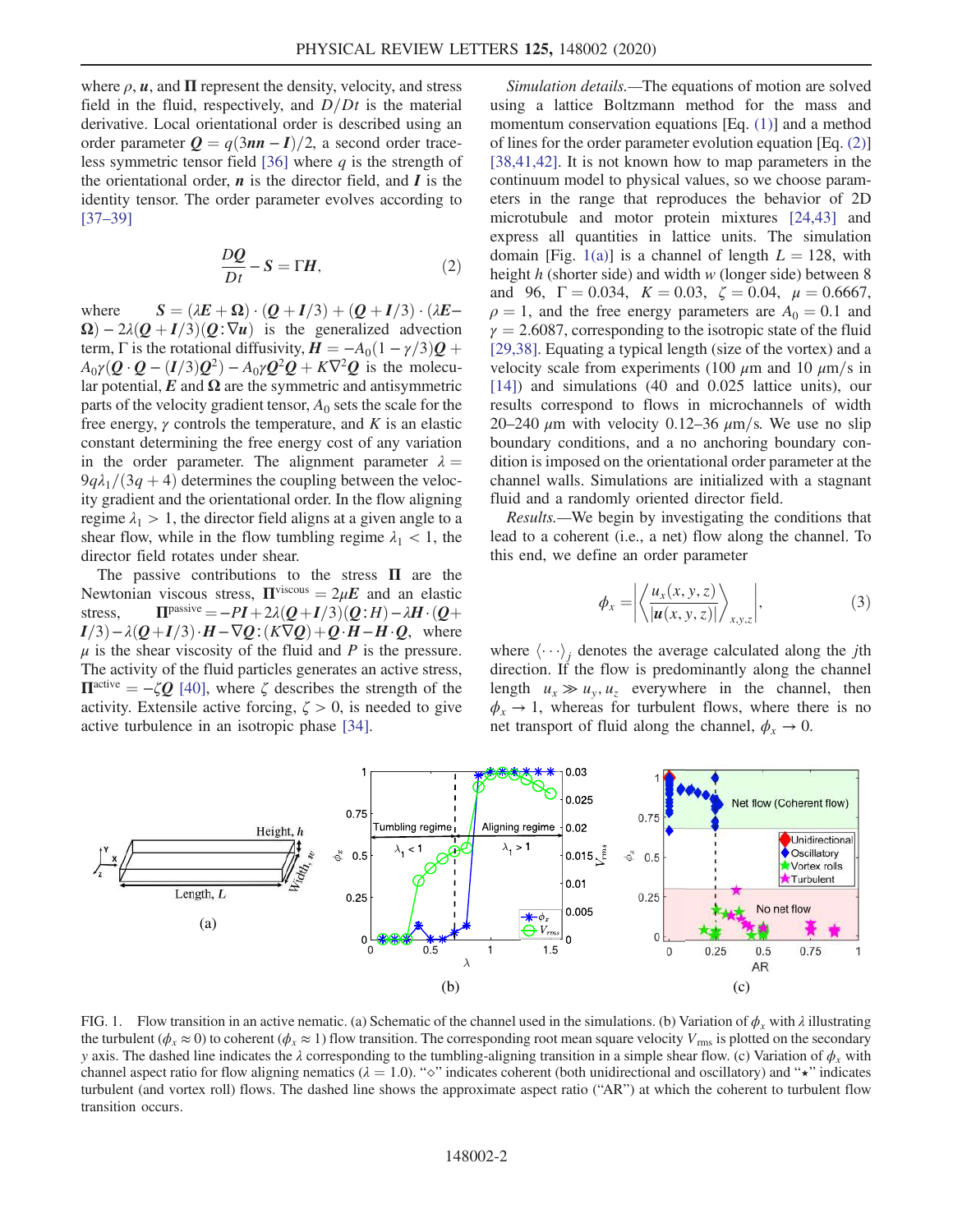Figure 1(b) shows the variation of  $\phi_x$  with the flow aligning parameter  $\lambda$  for a square channel with  $w = h = 16$ . It is evident that increasing  $\lambda$  results in a sharp crossover from no net flow in the flow-tumbling regime to coherent flow when the fluid becomes flow aligning. We find that this crossover is robust to changing activity  $\zeta$ , orientational elasticity  $K$ , the dimensions of the channel  $L$  and  $w$  (in the range  $500 \lesssim \zeta w^2/K \lesssim 10^4$ ), and the wall anchoring boundary conditions (see Supplemental Material [44]).

We next restrict ourselves to the flow aligning regime and, guided by the experiments [14], change the aspect ratio of the channel cross section. To quantify the aspect ratio, we define  $AR = (w - h)/w$ . For square channels, AR = 0, whereas if h and w differ significantly, AR  $\rightarrow$  1.

Figure 1(c) summarizes the geometry dependence of the coherent to turbulent flow transition by measuring the flow order parameter  $\phi_x$  as a function of the aspect ratio of the channel. Interestingly, there is a sharp transition between coherent flow states and active turbulence as the aspect ratio increases beyond ∼0.25.

To understand this behavior, we use the simulations to more closely examine the details of the flow structure close to the transition from net flow to the active turbulent state. Near the transition point  $AR \approx 0.25$ , neither a purely



FIG. 2. Active nematic flow states in a 3D channel. (a),(b) Unidirectional ( $h = w = 16$ ). (c),(d) Oscillatory ( $h = w = 24$ ). (e), (f) Lattice of vortex rolls ( $h = 24$ ,  $w = 32$ ). (g),(h) Turbulent ( $h = 24$ ,  $w = 96$ ) flow states. The left-hand column shows the velocity field color coded with normalized  $u_x$ . The right-hand column shows the director field, plotted as a line integral convolution, color coded with the scalar order parameter. Simulation parameters are  $\lambda = 1.0$ ,  $K = 0.013$ , and  $\zeta = 0.022$ .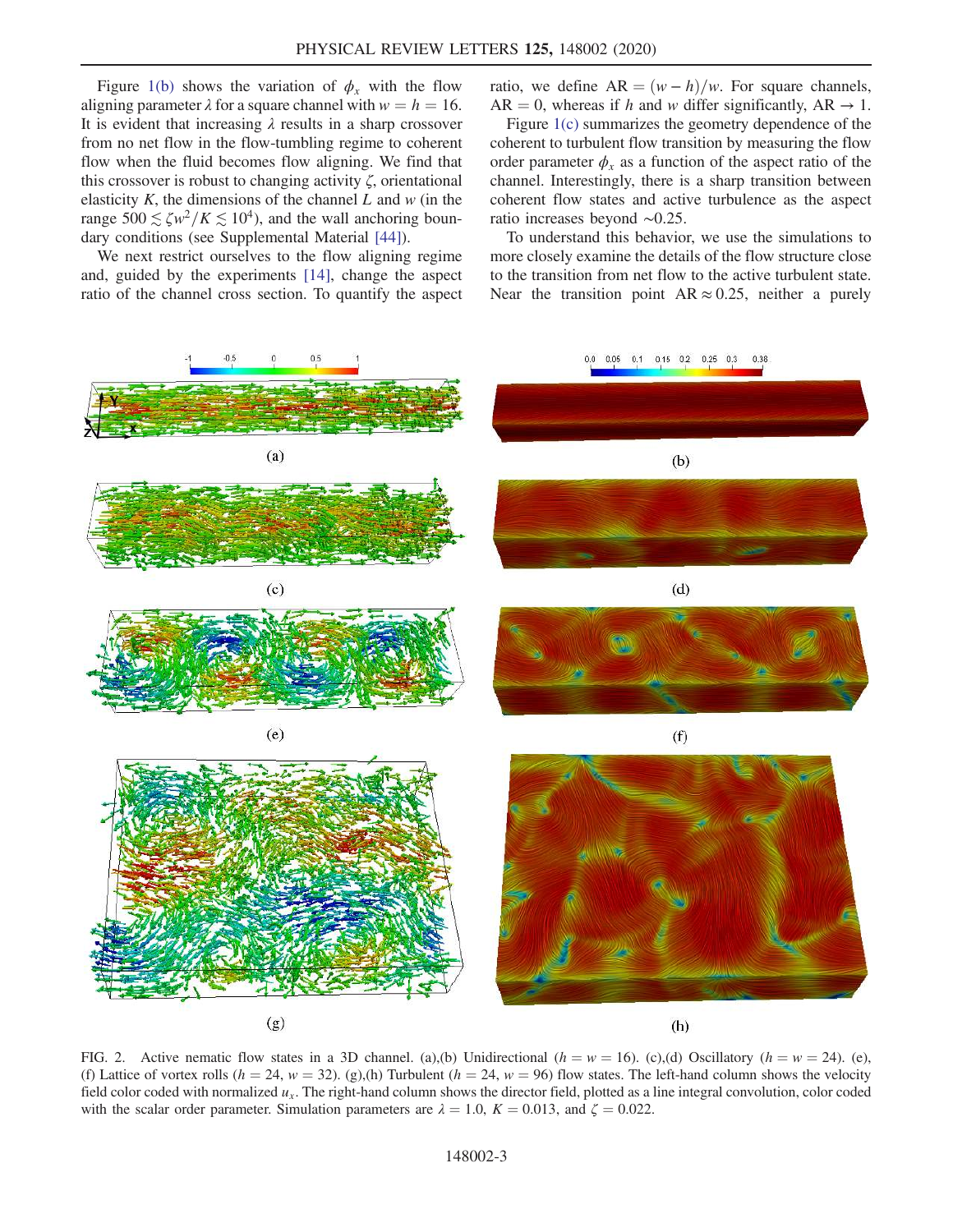laminar flow nor a fully developed turbulent flow is observed. Instead, the active fluid can demonstrate oscillatory flow or a lattice of vortex rolls. The different flow states observed as the channel size is increased are shown in Fig. 2.

For very narrow channels, the active instability is suppressed and there is no flow. An increase in the channel size first leads to active flows that are completely unidirectional, with a velocity vector that only has a component along the channel length  $u = u_x(y, z)\hat{x}$  [Fig. 2(a)]. For slightly wider channels, the flows can develop an oscillatory component and  $u_y \neq u_z \neq 0$  [Fig. 2(c)]. However, the velocity along the channel remains the dominant component of the velocity field with its maximum value near the center line of the channel. Since  $u_x$  is dominant in both unidirectional and oscillatory flows, these both manifest as coherent states that result in a net fluid transport through the channel.

Further increases in the size of the channel can, however, lead to flow configurations where the net flow is absent. The vortex-roll state is characterized by three-dimensional, counterrotating vortices located on a one-dimensional lattice along the length of the channel, as shown in Fig. 2(e). The axes of the vortices invariably lie along the smallest channel dimension (y direction). On any cross section perpendicular to the y direction, the 3D flow appears similar to the dancing flows reported earlier in 2D simulations [28,29] and 2D confined microtubule and motor protein mixtures [26]. Regions with  $q = 0$  appear in the corresponding director field, indicating the presence of disclination lines [Fig. 2(f)]. These structures are dynamic and may form either in the bulk or near the walls. Finally, in large channels, we recover active turbulence, characterized by a spatiotemporally evolving director field [Figs. 2(g) and  $2(h)$ ] that results in a contortion of the disclination lines and their irregular spatial arrangement [31–33].

Mechanism.—We can now explain the disappearance of net flow as the aspect ratios of the channels increase. First, we note that, as a result of hydrodynamic screening, the vorticity correlation length in the channel  $L_{\omega}$  is set by its smallest dimension *h*. Evidence for this is presented in Fig.  $3(a)$ , where we show that the vorticity correlation length  $L_{\omega}$  (measured in the xz plane at  $y = h/2$ ) tracks h until the channel becomes too wide to screen the flows and the correlation length crosses over to its bulk value  $L_{\omega}^{b}$ . For comparison, Fig. 3(b) shows that there is no correlation between  $L_{\omega}$  and the larger dimension of the channel cross section w. However, the structure of the flow is determined by w. If  $w \lesssim L_{\omega}$ , vortices cannot form, and there is a net flow. If, however,  $w \gtrsim L_{\omega}$ , the larger dimension of the channel cross section becomes available for the flow streamlines to turn, form vortices, and destroy the coherent net flow along the channel. This also explains why the vortex rolls are always ordered along the channel length with their axis along the shortest dimension of the channel. No analytical estimate for the exact value of the coefficient



FIG. 3. Variation of vorticity correlation length against channel dimensions. (a)  $L_{\omega}$  vs h and (b)  $L_{\omega}$  vs w. If  $\omega = \nabla \times u$ , then  $L_{\omega}$  is determined as the distance  $r$  at which the correlation function  $\langle \omega(r) \cdot \omega(0) \rangle$  calculated in the xz plane at  $y = h/2$  decays to zero.  $L_{\omega}^{b}$  is the vorticity correlation length in the bulk calculated from bulk simulations. The solid line represents the line  $x = y$ and the dashed line is drawn at  $L_{\omega} = L_{\omega}^{b}$ .

in these inequalities is available. However, numerical simulations of 2D confined active nematics [28] suggest that  $w \sim 1.4 \times h$  when vortex rolls first form. This corresponds to  $AR \sim 0.28$ . Note that the argument breaks down when both  $w$  and  $h$  are larger than the bulk correlation length  $L_{\omega}^{b}$ : active turbulence will then destroy any net flow regardless of the aspect ratio.

Discussion.—Our results demonstrate that, in flow aligning, 3D, active microfluidics, the emergence of coherent net flow states is controlled by the aspect ratio of the channel cross section: coherent flows are possible in channels with cross sections that are close to isotropic but are destroyed in channels with larger aspect ratios. This can be explained by whether or not vortex rolls have room to form across the larger cross section dimension, thus destroying coherent flow. The length scale of the vortices is set by hydrodynamic screening controlled by the smaller dimension.

The aspect-ratio dependence agrees with recent experiments on microtubule-motor protein mixtures in microfluidic channels [14]. However, to more closely compare the results with the experimental system, the model in its current form requires a number of adjustments. First, here we assume a uniform density throughout the channel, while the experiments clearly indicate that layers of concentrated aligned microtubules can build up at the confining boundaries. Indeed, the experimental results were attributed to such surface ordering, but we show here that the aspectratio-induced flow transition does not require wetting of the channel walls by a nematic layer. Second, it is possible that free-slip velocity boundary conditions and weak-planar anchoring of the director field (see [44]) will be a more accurate representation of experiments as the microtubules appear to weakly align and slide freely at the boundaries [25,26]. We also show that the transition relies on the active fluid being flow aligning, thus identifying the microtubulemotor protein mixtures as belonging to this class of nematic fluids.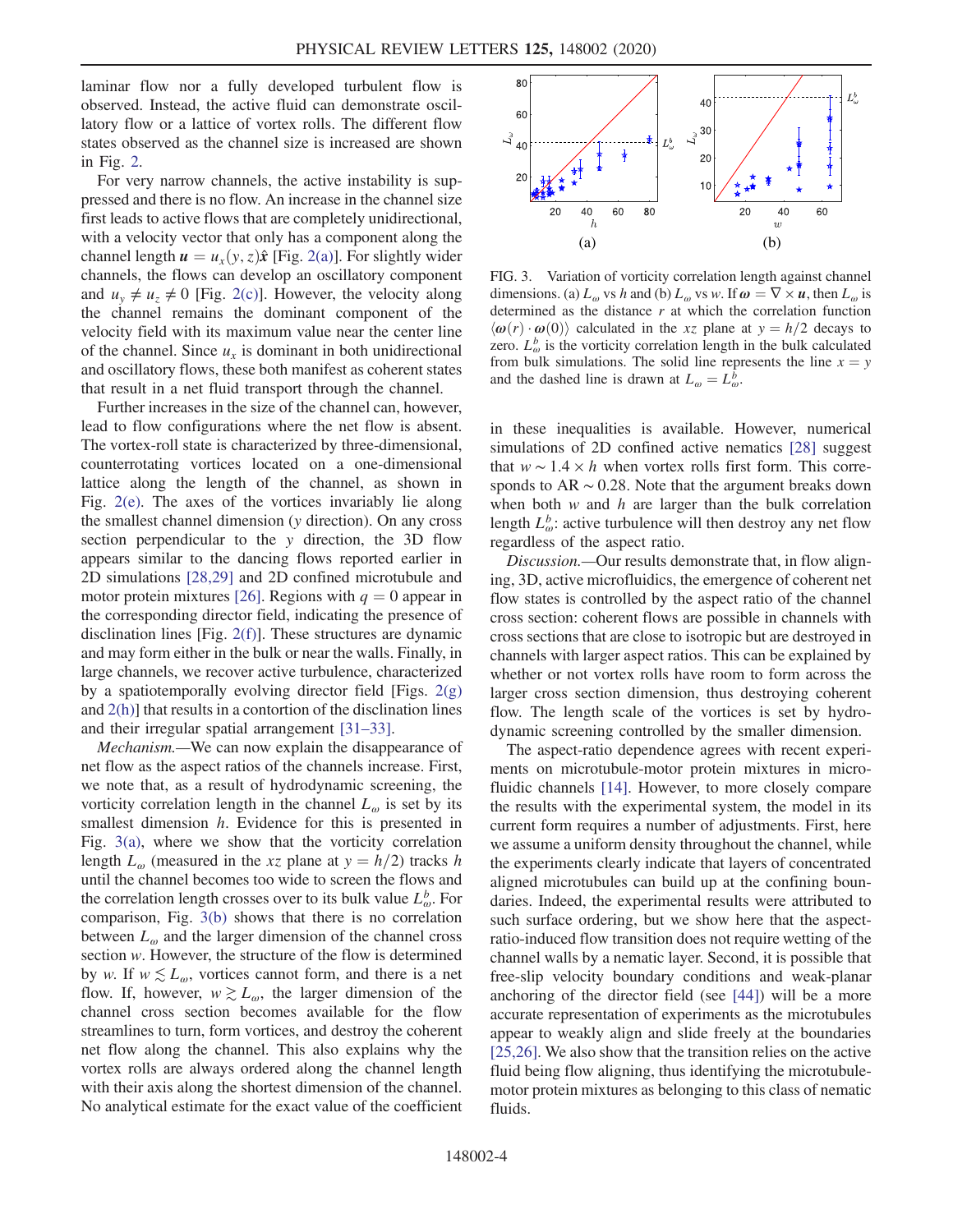A. D. acknowledges support from the Novo Nordisk Foundation (Grant No. NNF18SA0035142), Villum Fonden (Grant No. 29476), Danish Council for Independent Research, Natural Sciences (DFF-117155- 1001), and funding from the European Union's Horizon 2020 research and innovation program under the Marie Sklodowska-Curie grant agreement No. 847523 (INTERACTIONS).

Note added—Recently, we learned of the preprint by [45], which reports similar observations.

\*Corresponding author. ch15d413@smail.iitm.ac.in †Corresponding author. doostmohammadi@nbi.ku.dk ‡Corresponding author. julia.yeomans@physics.ox.ac.uk §Corresponding author. sumesh@iitm.ac.in

- [1] T. B. Saw, A. Doostmohammadi, V. Nier, L. Kocgozlu, S. Thampi, Y. Toyama, P. Marcq, C. T. Lim, J. M. Yeomans, and B. Ladoux, Nature (London) 544, 212 (2017).
- [2] G. Duclos, C. Blanch-Mercader, V. Yashunsky, G. Salbreux, J.-F. Joanny, J. Prost, and P. Silberzan, Nat. Phys. 14, 728 (2018).
- [3] H. H. Wensink, J. Dunkel, S. Heidenreich, K. Drescher, R. E. Goldstein, H. Löwen, and J. M. Yeomans, Proc. Natl. Acad. Sci. U.S.A. 109, 14308 (2012).
- [4] J. Dunkel, S. Heidenreich, K. Drescher, H. H. Wensink, M. Bär, and R. E. Goldstein, Phys. Rev. Lett. 110, 228102 (2013).
- [5] A. Kumar, A. Maitra, M. Sumit, S. Ramaswamy, and G. Shivashankar, Sci. Rep. 4, 3781 (2014).
- [6] K. Kruse, J.-F. Joanny, F. Jülicher, J. Prost, and K. Sekimoto, Phys. Rev. Lett. 92, 078101 (2004).
- [7] V. Schaller, C. Weber, C. Semmrich, E. Frey, and A. R. Bausch, Nature (London) 467, 73 (2010).
- [8] D. L. Koch and G. Subramanian, Annu. Rev. Fluid Mech. 43, 637 (2011).
- [9] S. Ramaswamy, Annu. Rev. Condens. Matter Phys. 1, 323 (2010).
- [10] M. C. Marchetti, J.-F. Joanny, S. Ramaswamy, T. B. Liverpool, J. Prost, M. Rao, and R. A. Simha, Rev. Mod. Phys. 85, 1143 (2013).
- [11] G. Gompper, R. G. Winkler, T. Speck, A. Solon, C. Nardini, F. Peruani, H. Löwen, R. Golestanian, U. B. Kaupp, L. Alvarez et al., J. Phys. Condes. Matter 32, 193001 (2020).
- [12] A. Bricard, J.-B. Caussin, N. Desreumaux, O. Dauchot, and D. Bartolo, Nature (London) 503, 95 (2013).
- [13] H. Wioland, E. Lushi, and R. E. Goldstein, New J. Phys. 18, 075002 (2016).
- [14] K.-T. Wu, J. B. Hishamunda, D. T. Chen, S. J. DeCamp, Y.-W. Chang, A. Fernández-Nieves, S. Fraden, and Z. Dogic, Science 355, eaal1979 (2017).
- [15] J.C. Conrad and R. Poling-Skutvik, Annu. Rev. Chem. Biomol. Eng. 9, 175 (2018).
- [16] M. Poujade, E. Grasland-Mongrain, A. Hertzog, J. Jouanneau, P. Chavrier, B. Ladoux, A. Buguin, and P. Silberzan, Proc. Natl. Acad. Sci. U.S.A. 104, 15988 (2007).
- [17] R. McLennan, L. Dyson, K. W. Prather, J. A. Morrison, R. E. Baker, P. K. Maini, and P. M. Kulesa, Development 139, 2935 (2012).
- [18] A. G. Clark and D. M. Vignjevic, Curr. Opin. Cell Biol. 36, 13 (2015).
- [19] G. M. Whitesides, Nature (London) **442**, 368 (2006).
- [20] D. J. Beebe, G. A. Mensing, and G. M. Walker, Annu. Rev. Biomed. Eng. 4, 261 (2002).
- [21] N.-T. Nguyen, S. T. Wereley, and S. A. M. Shaegh, Fundamentals and Applications of Microfluidics (Artech house, Norwood, 2019).
- [22] D. J. Laser and J. G. Santiago, J. Micromech. Microeng. 14, R35 (2004).
- [23] R. Voituriez, J.-F. Joanny, and J. Prost, Europhys. Lett. **70**, 404 (2005).
- [24] T. Sanchez, D. T. Chen, S. J. DeCamp, M. Heymann, and Z. Dogic, Nature (London) 491, 431 (2012).
- [25] A. Opathalage, M. M. Norton, M. P. Juniper, B. Langeslay, S. A. Aghvami, S. Fraden, and Z. Dogic, Proc. Natl. Acad. Sci. U.S.A. 116, 4788 (2019).
- [26] J. Hardoüin, R. Hughes, A. Doostmohammadi, J. Laurent, T. Lopez-Leon, J. M. Yeomans, J. Ignés-Mullol, and F. Sagués, Commun. Phys. 2, 1 (2019).
- [27] K. Suzuki, M. Miyazaki, J. Takagi, T. Itabashi, and S. Ishiwata, Proc. Natl. Acad. Sci. U.S.A. 114, 2922 (2017).
- [28] T. N. Shendruk, A. Doostmohammadi, K. Thijssen, and J. M. Yeomans, Soft Matter 13, 3853 (2017).
- [29] S. Chandragiri, A. Doostmohammadi, J. M. Yeomans, and S. P. Thampi, Soft Matter 15, 1597 (2019).
- [30] S. Chen, P. Gao, and T. Gao, J. Fluid Mech. 835, 393 (2018).
- [31] T. N. Shendruk, K. Thijssen, J. M. Yeomans, and A. Doostmohammadi, Phys. Rev. E 98, 010601(R) (2018).
- [32] J. Binysh, Ž. Kos, S. Čopar, M. Ravnik, and G. P. Alexander, Phys. Rev. Lett. 124, 088001 (2020).
- [33] G. Duclos, R. Adkins, D. Banerjee, M. S. Peterson, M. Varghese, I. Kolvin, A. Baskaran, R. A. Pelcovits, T. R. Powers, A. Baskaran et al., Science 367, 1120 (2020).
- [34] S. Santhosh, M. R. Nejad, A. Doostmohammadi, J. M. Yeomans, and S.P. Thampi, J. Stat. Phys. 180, 699 (2020).
- [35] C. K. Batchelor and G. Batchelor, An Introduction to Fluid Dynamics, illustrated, reprint ed. (Cambridge University Press, Cambridge, England, 2000).
- [36] P.-G. De Gennes and J. Prost, The Physics of Liquid Crystals (Oxford University Press, New York, 1995).
- [37] L. Giomi, M. J. Bowick, X. Ma, and M. C. Marchetti, Phys. Rev. Lett. 110, 228101 (2013).
- [38] D. Marenduzzo, E. Orlandini, M.E. Cates, and J.M. Yeomans, Phys. Rev. E 76, 031921 (2007).
- [39] Ž. Kos, J. Aplinc, U. Mur, and M. Ravnik, in Flowing Matter (Springer, Cham, 2019), pp. 51–93.
- [40] R.A. Simha and S. Ramaswamy, Phys. Rev. Lett. 89, 058101 (2002).
- [41] A. Doostmohammadi, T. N. Shendruk, K. Thijssen, and J. M. Yeomans, Nat. Commun. 8, 15326 (2017).